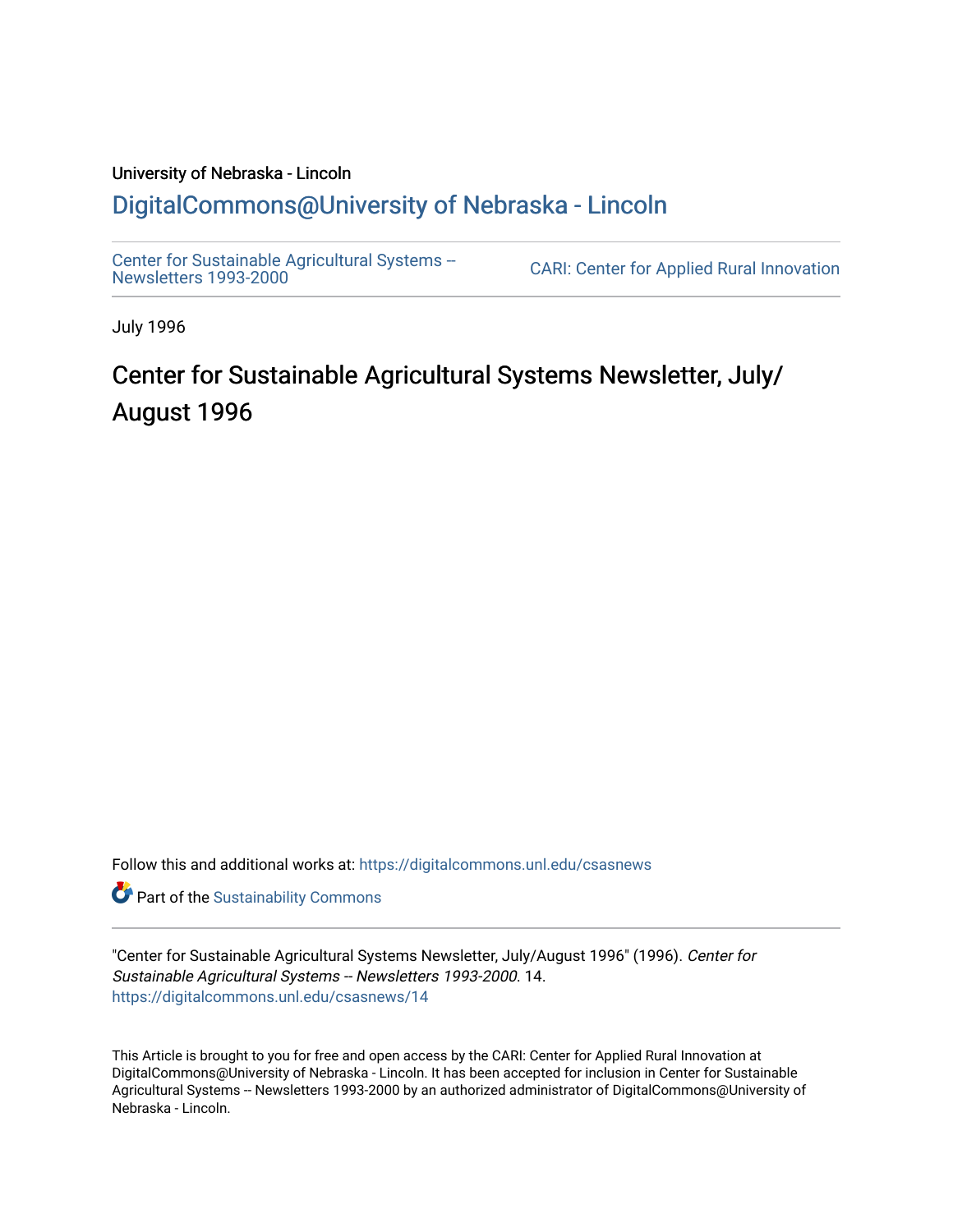# **Center for Sustainable Agricultural Systems Newsletter**

## **July-August 1996**

#### **Sharing Leadership in Sustainable Ag Education**

What are the characteristics of an exceptional leader you have known personally? This question was one of many discussed at two *Shared Leadership, Shared Responsibility* workshops, funded by the North Central Sustainable Agriculture Training Program (SARE-Chapter 3).

Broad coalitions have been formed to conduct sustainable agriculture education. These coalitions depend on small groups, task forces and *ad hoc* teams to accomplish the work. Leaders of these groups have requested ideas on how to build partnerships.

"The leadership session made me realize that I have a real responsibility to fellow team members, not just to completing the task." *Nebraska Extension Educator*

This year Extension educators from throughout the 12-state region shared their experiences in setting up state sustainable agriculture training projects. Participants asked the presenters questions on the design and implementation of programs, as well as the challenges they faced and lessons learned. Other topics covered at the workshops were:

- •
- Approaches to Whole Farm Planning
- PLANETOR Version 2.0
- Holistic Resource Management
- Financial Analysis for Sustainable Agriculture
- Implications of the 1996 Farm Bill on Sustainable Agriculture
- Entrepreneurship and Marketing Products from Sustainable Agriculture Systems

The Walworth County Lakeland Agricultural Complex (Wisconsin) and Carrington Research Extension Center (North Dakota) were chosen as the sites for this summer's workshops because of their agricultural programs and high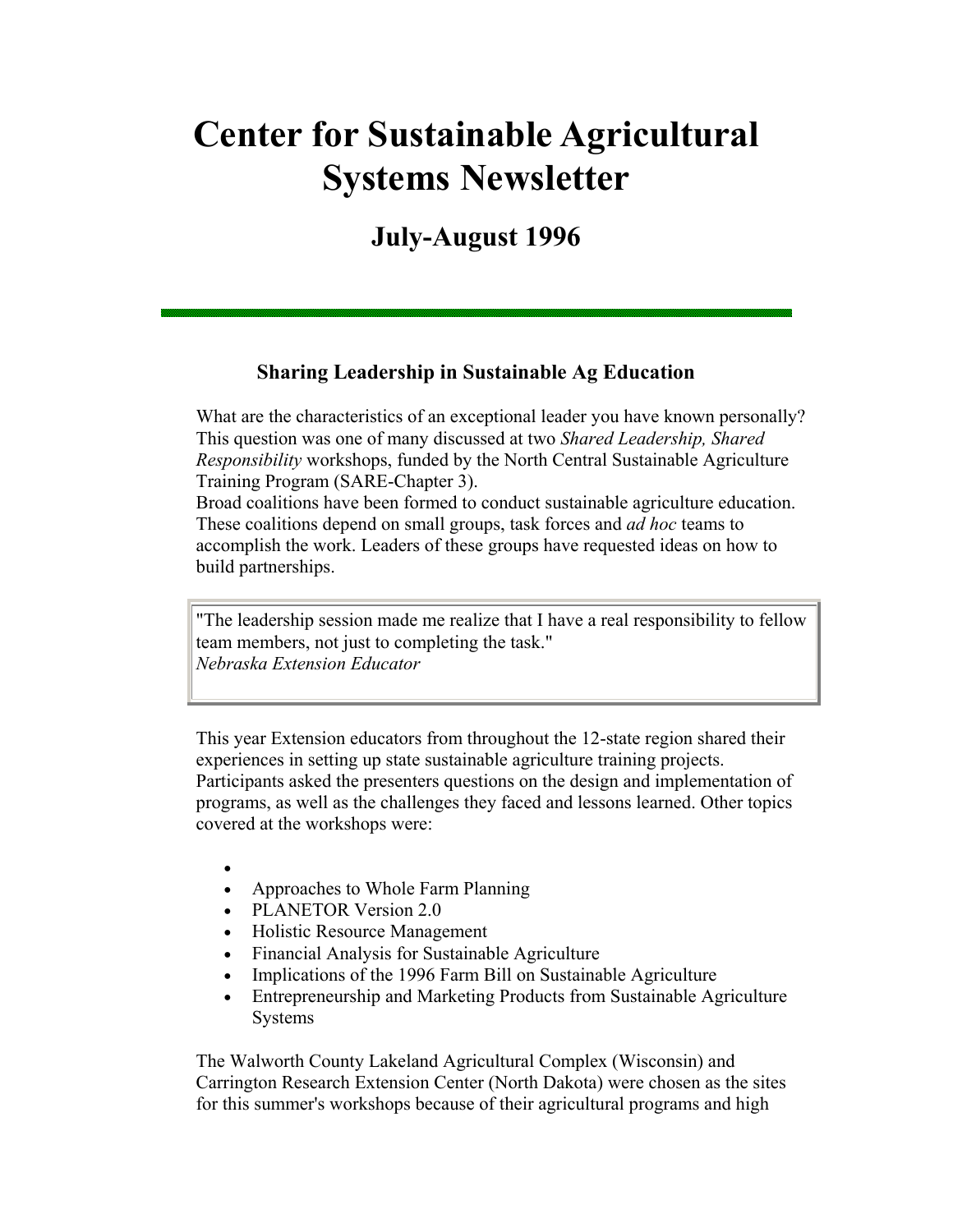involvement with the farming community. The Wisconsin Integrated Cropping Systems Trial compares the production, profitability, and environmental impact of six different cropping systems that range from high to low levels of purchased inputs and crop diversity. The complex was the site of heated debate in 1995 when county board supervisors introduced a resolution to sell the farm's assets and rent the land. However, a group of supporters joined forces and saved the farm and its educational activities.

The Carrington Center has been the focal point of North Dakota's effort on application of sustainable agriculture in the field. Current research includes irrigated and dryland crop production, groundwater quality, beef cattle integration with crop production, and indoor recirculating aquaculture systems. The center is also an integral part of the community, which is an important region for growerowned processing and marketing businesses. Participants toured the sites and interacted with local farmers. In total, 116 people from 11 states attended the workshops.

Lest the reader be left with the impression of all work and no play, there were activities that fell into the education-entertainment category. In Wisconsin the group watched *Rural Voices*, which combined theater, music, and the spirit of a turn-of-the-century Chautauqua to portray modern farm life in the Midwest. In North Dakota small groups learned about teamwork when they were given newspapers to wad, masking tape, and string and told to build a Tower of Nonbabble that was as tall as possible and self-supporting (sustainable)without uttering a word to each other.

"I found it stimulating to interact with people from a wide variety of backgrounds."

*Ohio Extension Specialist*

Future regional plans include condensing the resource notebook into a manual for wider distribution. The theme for the 1997 workshops is *Linking People with the Land*, and three workshops will be held in Kansas, Ohio, and Minnesota. Contact Heidi Carter at the CSAS office for more information on the North Central Sustainable Agriculture Training Program.

*Submitted by Heidi Carter and Charles Francis*

#### **What Is Community Supported Agriculture?**

Community supported agriculture (sometimes called community shared agriculture) is an approach to food production and marketing that brings producers and consumers together for common benefit. Generally there is a contract for one growing season where the farmer agrees to supply a basket of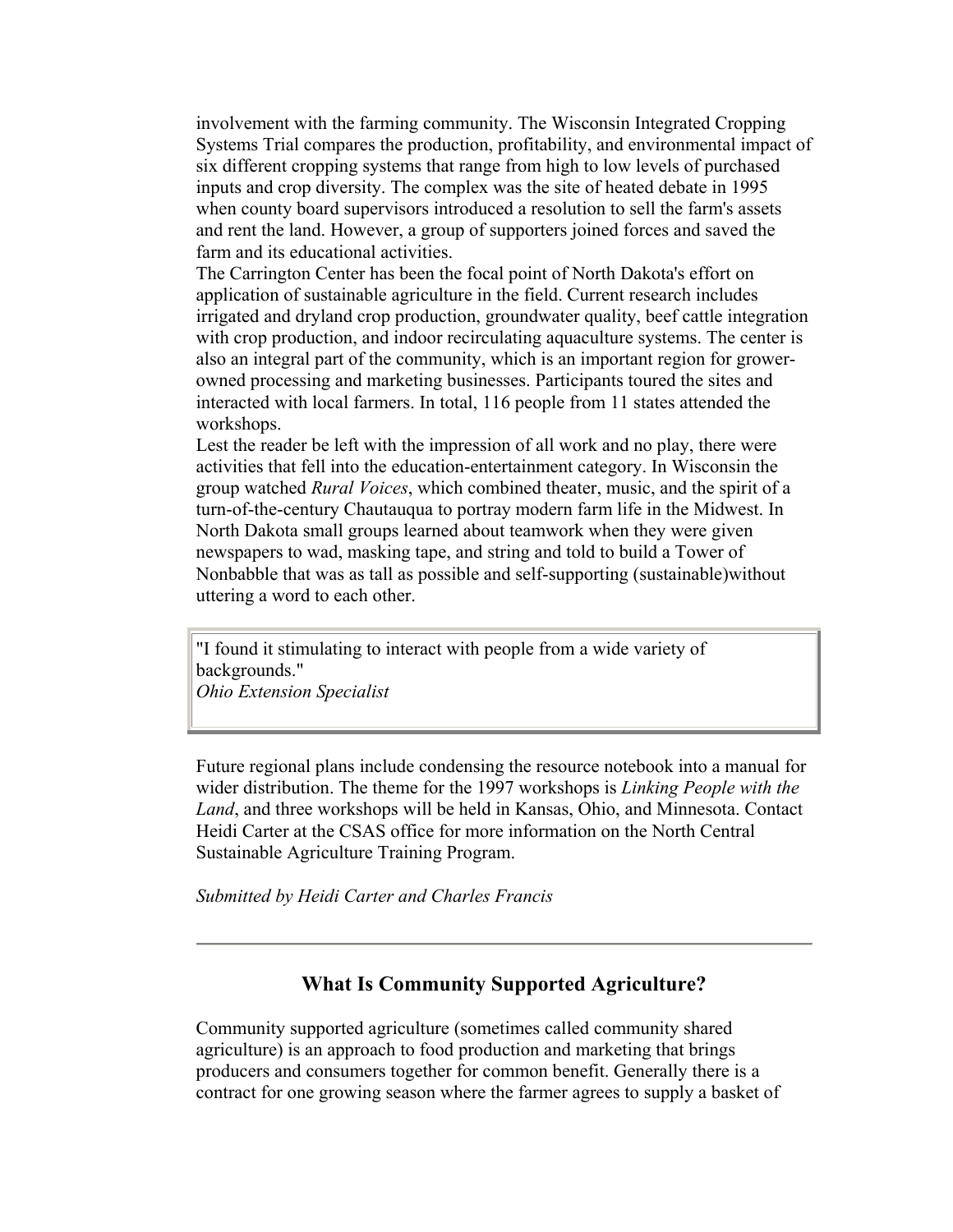vegetable products each week for a fixed subscription fee for the entire season. Some producers deliver these to the customer or to a common pick-up point, while others distribute the baskets from the farm. Many CSAs are certified organic production systems, although some use conventional pesticides and fertilizers. Depending on what vegetables or other products are provided, a membership or subscription may cost from \$200 to \$500 per season. Some CSAs provide half shares for single or elderly people who only require half as much produce.

Buying a membership in a CSA involves the consumer in the total food production and distribution system. Although there is guarantee of fresh produce, often produced without chemicals, there is no assurance that a given vegetable will be available in a given week, depending on weather and how many consumers share the harvest. The customer may get more vegetables for the same investment as compared to shopping in the market, or may get fewer if the season is a difficult one for growing. In either case, the consumer is participating in the food production system, investing in the field process and reaping the benefits through fresh, local produce. For more information we suggest the following references (contact for current prices):

Rowley, Tamsyn, and Chris Beeman. 1994*. Our Field: A Manual for Community Shared Agriculture*. CSA Resource Centre, c/o MVCA, Box 127, Wroxeter, Ontario, N0G 2X0, Canada.

Groh, Truagher, and Steven McFadden. 1990. *Farms of Tomorrow: Community Supported Farms. Farm Supported Communities*. Bio-Dynamic Farming and Gardening Association, Inc., Box 550, Kimberton, Pennsylvania 19442.

U. of California. 1995. *Making the Connection: the CSA Handbook for Producers*. UC Coop. Extension, Attn: CSA Handbook, 11477 E. Ave., Auburn, CA 95603, (916) 889-7385.

Van En, R. *Basic Formula to Create Community Supported Agriculture*. CSA Indian Line Rd., RR#3, Box 85, Great Barrington, MA 02130.

*Submitted by Charles Francis*

#### **Organic Food Sales Climb**

Organic food product sales continue to grow rapidly in the U.S., according to a recent article in Alternative Agriculture News (July 1996). The article cites more organic food producers and expansion by retailers among the reasons for increased sales. Organic Crop Improvement Association (OCIA) chapters in Nebraska reflect this trend.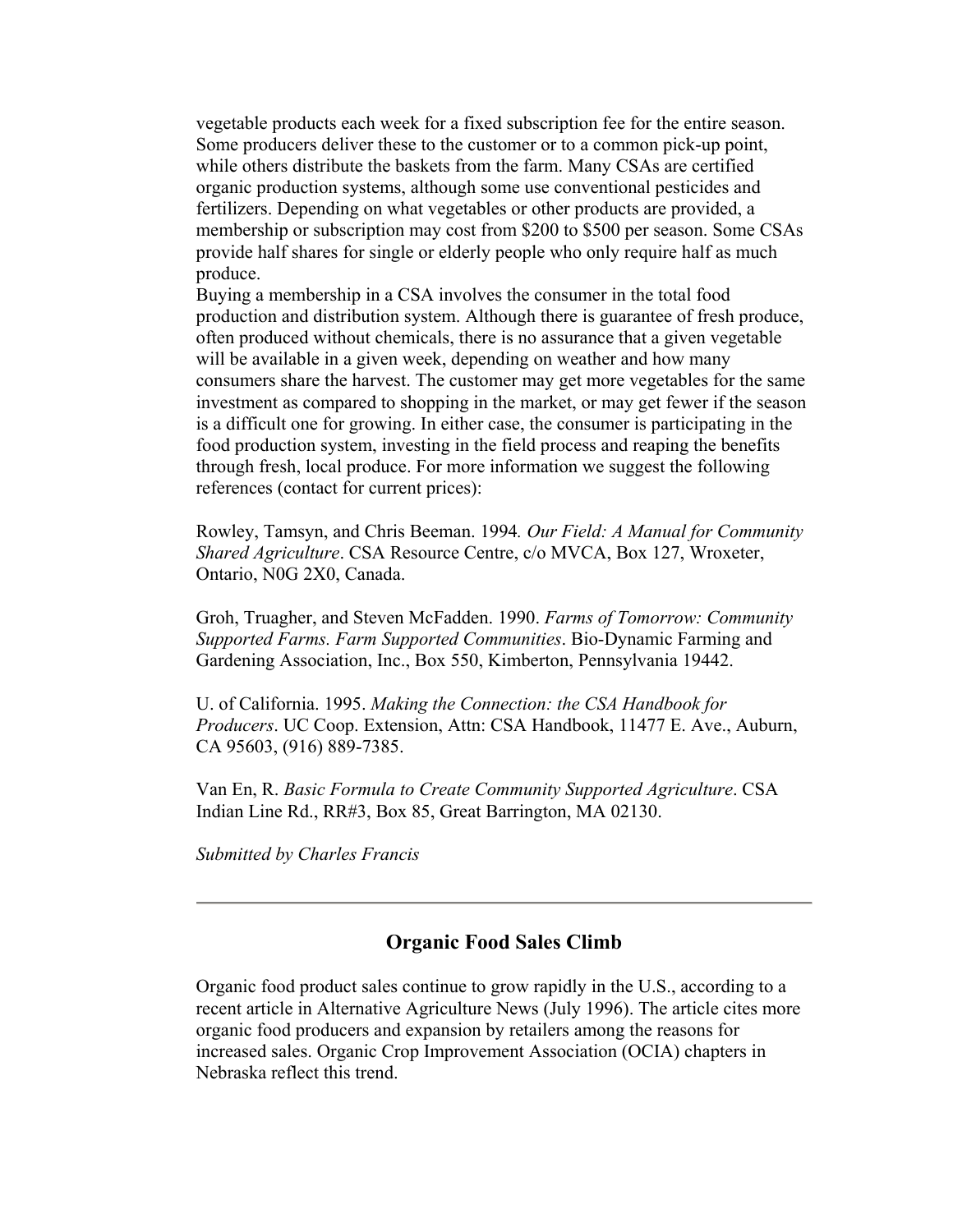Sales in the U.S. are greater than \$2 billion for the second year in a row (Natural Foods Merchandiser, June 1996). According to this report, sales have increased more than 20% each year for the last six years due primarily to a wider consumer base, more acreage in organic crops, and greater acceptance by mainstream customers. In addition to small, beginning enterprises, there is interest in organic certification and sales by larger family and corporate farms.

A recent survey by the Organic Farming Research Foundation shows that organic farmers rely on a range of marketing outlets, including direct onfarm sales, farmers' markets, community supported agriculture, grower cooperatives, retail stores, restaurants and wholesale distributors. The majority of survey respondents stated that lack of information about organic production (71%) and uncooperative or uninformed extension agents (59%) were significant barriers to production when they began organic farming. According to the survey, organic farmers are most interested in research regarding the relationship of growing practices to crop quality and nutrition, the relationship of crop rotations to fertility and pest management, and consumer demand for organic. (See Resources to order report.) A new group focused on production and marketing of specialty crops was recently formed in eastern Nebraska. Keith and Jo Lutnes (1210 3rd St, Columbus, NE 68601, 402-562-8711) are currently coordinating this group that is among the sponsors of the August 24th field tour (see accompanying article). Several vendors at the Lincoln Farmers' Market are certified organic producers, and others advertise their production practices as "pesticide free." The August 24 field day will provide an opportunity for consumers and potential organic producers to learn more about this important and growing market.

*Submitted by Charles Francis*

#### **Did You Know...** The U.S. exported \$1.1 billion worth of fresh vegetables last year, up 17% from 1994.

#### **Why Shop At Farmers Markets?**

Laurie Hodges in the UNL Horticulture Department provides this list of benefits from shopping at farmers markets:

*Freshness and quality*. Often harvested just hours before the grower leaves home, this freshness is evident in appearance, flavor and nutrient content.

*Variety*. Available are a wide variety of produce, herbs, fresh flowers and organically grown crops.

*Availability*. Farmers' market produce is often available sooner than that from home gardens due to practices used by professionals that lead to early maturity.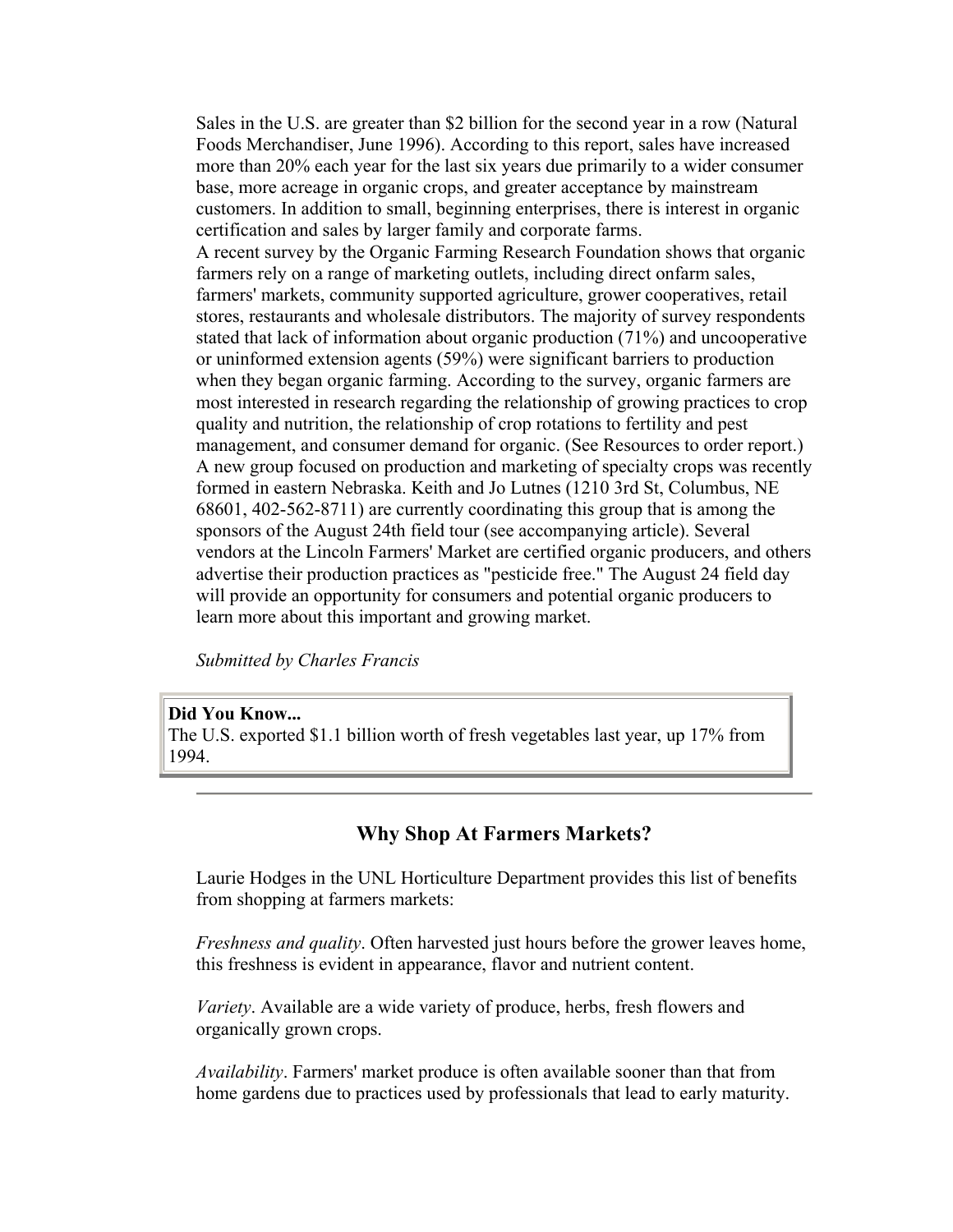*Price*. With no "middleman" the price is often less than retail outlets, and prices for "seconds" can be negotiated.

*Variable quantities*. Customers wishing to take advantage of the height of the season by canning or freezing their purchases can arrange for larger amounts at reduced prices.

*Social effects*. Customers enjoy talking with growers about their operations.

*Local benefit*. Dollars are kept in the local community.

A booklet describing Nebraska farmers markets and roadside stands by region is available from the Nebraska Department of Agriculture, Promotion and Development Division, 1-800-422-6692 or 402-471-4876.

#### **Reminder: Specialty Food Products Field Day**

While the format and title have changed slightly from the article in our May-June newsletter, the focus remains the production and marketing of fruits, vegetables and other food products for the August 24 field day in Lincoln and the surrounding area.

The day will begin at 8 a.m. at the Farmers' Market in Lincoln (8th  $\&$  O) where vendors will visit with the group about their operations. At 10 a.m. the program will move to the Lancaster County Extension Office where participants will interact with producers and university specialists. At noon there will be a bringyour-own lunch supplemented with donations from Farmers' Market vendors. After lunch participants will travel in their own vehicles to Martell, Firth, Crete, and Beatrice to see farms that produce goat cheese, organic and conventional fruits and vegetables, and organic herbs. There is no cost for the program, nor is registration required. For more information contact the CSAS office.

#### **Did You Know...**

According to an article in *The Furrow* (Spring 1996), there are now 500 community supported agriculture programs in North America.

#### **Congress Passes Food Quality Protection Act**

A pesticide reform bill could become the first major environmental bill enacted into law this year. The bill passed the House on July 23 and the Senate the following day. The President is expected to sign the legislation. The Food Quality Protection Act (H.R. 1627) would amend the nation's two major pesticide laws: the Federal Insecticide Fungicide and Rodenticide Act (FIFRA), which governs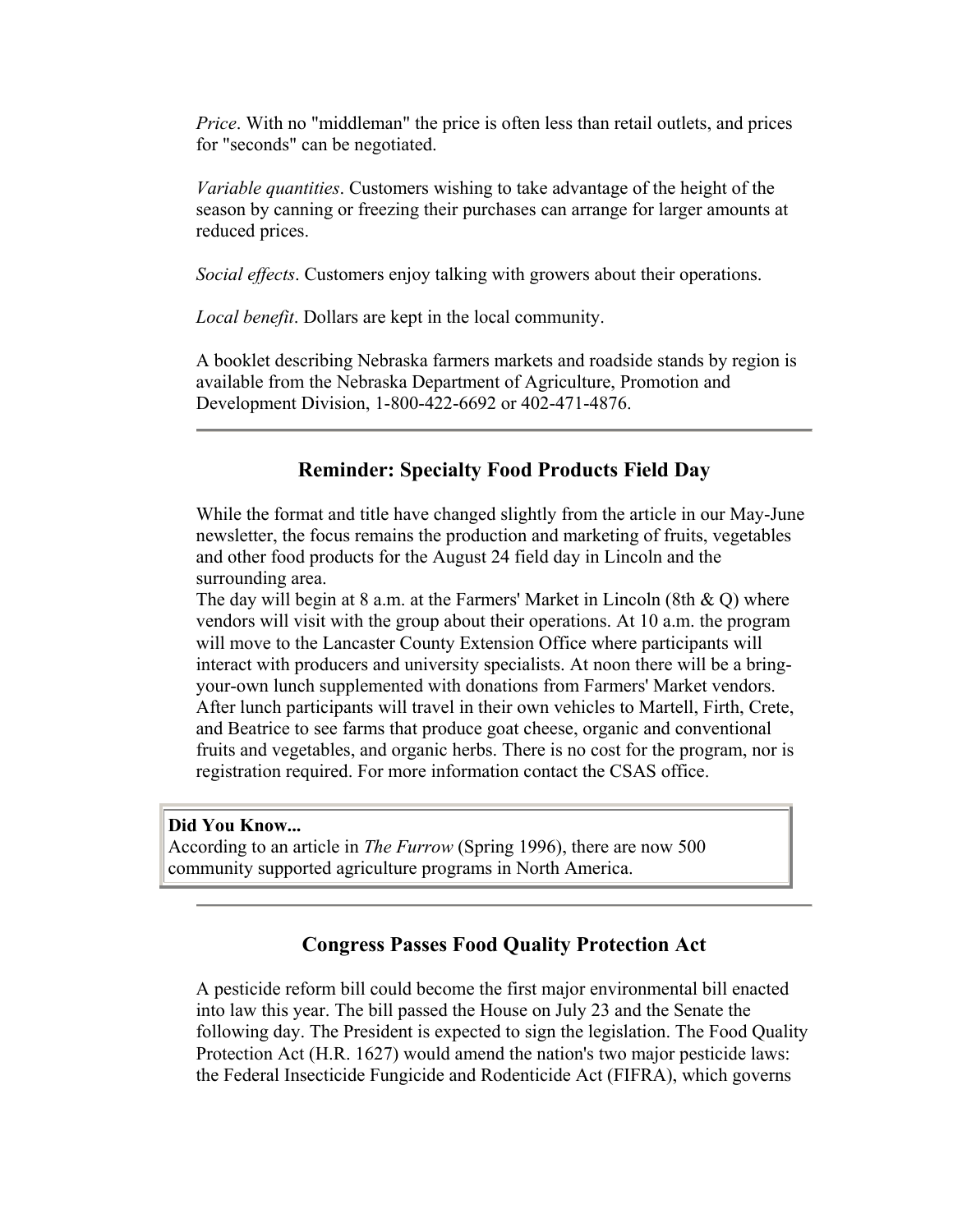the registration of pesticides with EPA, and the Federal Food, Drug and Cosmetic Act (FFDCA), which directs EPA in setting pesticide safety levels in foods. In summary, the bill revises the Delaney clause, which bans carcinogenic pesticide residue in processed foods, and requires EPA to set a uniform pesticide tolerance for raw and processed foods that is "safe," which the bill defines as a "reasonable certainty of no harm." The bill also includes provisions requiring EPA to consider special risk factors for children when setting tolerances and distribute more consumer information on pesticides. Calling the bill a victory for farmers and consumers, Secretary Glickman said the bill resolves the long standing problems posed by the Delaney clause, provides

enhanced protection for infants and children, and includes common sense regulatory reform. "Farmers would benefit in two major ways from enactment of this legislation. The bill also offers incentives to provide growers, particularly minor crop producers, with new pest management tools. And, by strengthening pesticide laws, the bill would also positively impact consumers' confidence in the safety of the foods they purchase for their families," Glickman stated.

Sources: *EPA Legislative Update*, 7/26/96; USDA news release, 7/23/96



#### **Composting: the process and economics**

For the past four years composting of livestock manure from the beef feedlot, dairy and sheep units at the UNL Agricultural Research and Development Center has been an integral part of the Integrated Farm. Previously manure was treated as a waste and applied on fields closest to the units, but after considerable research on the advantages and disadvantages of composting, it was decided to use it as the method of waste management on the Integrated Farm.

While composting requires additional land for a compost site, labor, time, specialized equipment and careful management, it has many advantages. Composting reduces fly and odor problems associated with stockpiled and land applied manure, stabilizes nitrogen which provides flexibility for land application, reduces volume of manure hauled to the field, and kills weed seeds and pathogens.

Beef feedlot and sheep manure is hauled directly to the compost site in spring and early summer from the pens and placed in windrows where it is turned for aeration an average of four times before the composting process is complete. Dairy manure is hauled to the site each day and stored in an earthen holding pit until it can be mixed with residue. The dairy manure is generally very wet (80- 90% moisture) and requires the addition of a drier bulking material before it can be composted. Waste residues such as spoiled silage, old hay, straw, haylage, and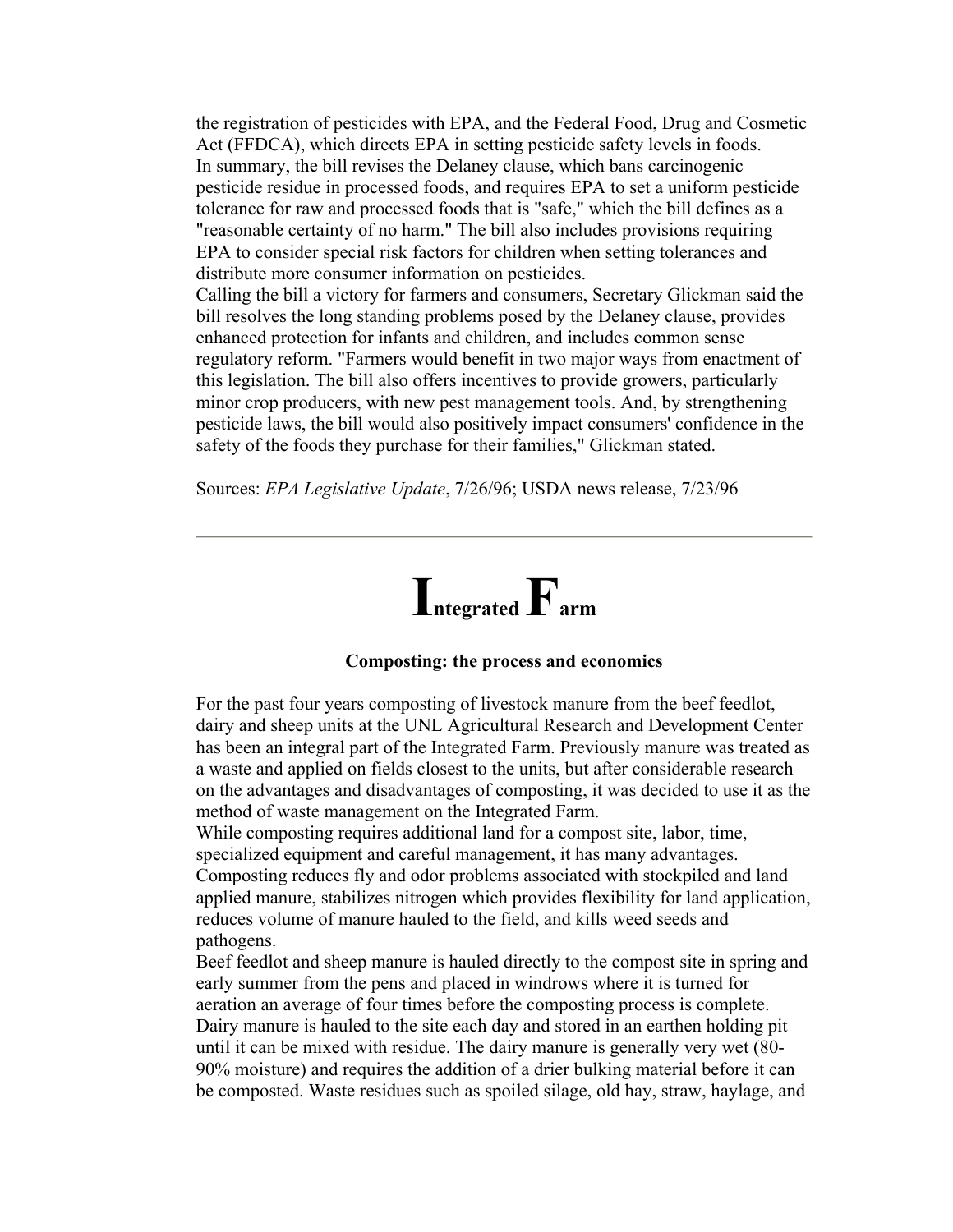feedstuffs are hauled to the compost site where they are mixed with the dairy manure in a spreader, placed in windrows, and turned an average of ten times. The composting process requires 4-6 weeks for the beef manure and 8-12 weeks for dairy manure, depending upon moisture content.

At the Integrated Farm we are producing approximately 3000 tons of compost annually from the livestock units. Equipment needed for composting on this scale includes a large pay loader, pull-type compost turner, and compost spreader. Costs for turning the compost, hauling it to the field, and spreading the compost range from \$3.50/ton to \$6.00/ton for composted beef feedlot manure. Costs for composted dairy manure are generally \$2.00/ton higher due to the mixing of the manure with residue and extra turning required. In 1995, nutrient content of composted feedlot manure was 11.1 lbs N/ton and 12.3 lbs P2O5/ton, while composted dairy manure averaged 12.75 lbs N/ton and 20.8 lbs P2O5/ton. Based on current fertilizer prices, the value of beef and dairy compost would be \$5.09 and \$7.61/ton, respectively.

Currently compost is being used as a phosphorus source on fields that test low for that chemical, particularly under irrigation and for alfalfa production. This is reducing the amount of purchased phosphorus on the farm.

*Submitted by Gary Lesoing*

#### **Did You Know...**

An exhibit at Mount Vernon shows how George Washington experimented with crop rotation, organic fertilizers, soil amendments, and a dung repository, which may have been one of the country's first dedicated composting facilities.

#### **Call for Papers on Wind Erosion**

Wind Erosion: An International Symposium/Workshop Commemorating the 50th Anniversary of the USDA's Wind Erosion Research at Kansas State University will be held June 3-5, 1997 in Manhattan. Scientists, engineers and conservationists are invited to present papers and/or attend sessions related to the occurrence, measurement, and prediction and control of wind erosion and related processes and consequences. Submit abstracts by December 31 to: sym@weru.ksu.edu or symposium abstracts, c/o USDA, ARS Wind Erosion, Throckmorton Hall, KSU, Manhattan, KS 66506. More information and an Intent to Participate Form (due by September 30) is available at URL http://www.weru.ksu.edu.

#### **Plan for a New Sustainable Farm Publication**

*The New Farm* was a practical agricultural magazine from Rodale Institute that ceased publication last year. A group of interested people is working toward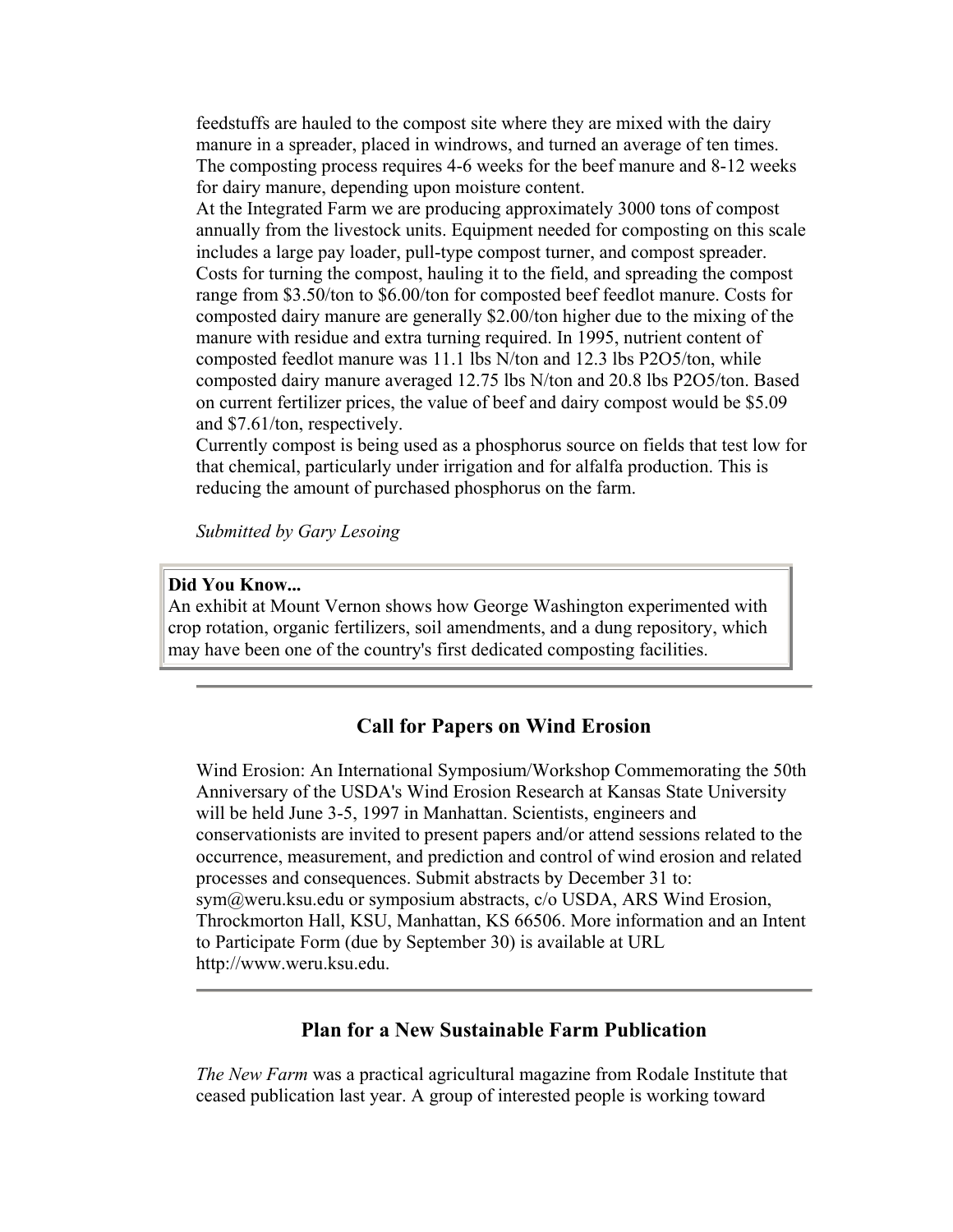establishing an information resource on practical farming and policy evaluation for those involved in sustainable agriculture. The group includes an editorial director from Rodale and others who are well experienced in this publishing environment. With support from the Wallace Genetic Foundation and the Wallace Institute for Alternative Agriculture, the coordinators of the Committee for Sustainable Farm Publishing are assembling a mailing list of potential subscribers for the replacement publication. This committee is anxious to have names and addresses of people who are interested in the publication. If you want to be on this list, send your name and address to: Christopher Shirley, 609 S. Front Street, Allentown, PA 18103, 610-791-9683, e-mail: cdshirley@aol.com.

#### **RESOURCES**

*Preliminary Results of the 1995 National Organic Farmers' Survey*. April 1996. \$10. Organic Farming Research Foundation, PO Box 440, Santa Cruz, CA 95061, 408-4266606, research@ofrf.org.

*Monitoring Sustainable Agriculture with Conventional Financial Data.* \$7 (MN add 6.5% sales tax). In this 30page publication, Dick Levins presents four indicators to evaluate the sustainability of farming operations. Using farm records or tax reports, farmers can transfer numbers to work sheets provided in the book, and thus evaluate their sustainability. Land Stewardship Project, 2200 4th St., White Bear Lake, MN 55110, 612-6530618.

*Weeds: Control Without Poisons*, 1996. \$20 + \$2 s&h. Describes weed and soil ecology and provides information for identifying many North American weed species. Stresses that careful weed identification can provide important information about soil, plant health and water availability, and discusses how this information can enable farmers to improve crops and control weeds without relying on herbicides. Acres, U.S.A., PO Box 8800, Metairie, LA, 70011, 504- 8892100 or 1-800-3555313.

*Vegetable Farmers and Their Weed Control Machines* (75-min video). \$10 (payable to UVM Extension). Nine farmers demonstrate various cultivation implements. Highly recommended by our UNL vegetable specialist. UVM Center for Sustainable Agriculture, 590 Main St., Burlington, VT 05405-0059.

*1996 National Organic Directory*. \$34.95 + \$6 s&h (CA add \$2.75 sales tax). Community Alliance with Family Farmers, PO Box 464, Davis, CA 95617, 916- 756-8518 or 1-800-852-3832.

*Agroecology in Action*, 1996 (Video). \$15. Teaches agroecological principles through interviews with several Latin American agroecological farmers. Miguel Altieri, 1050 San Pablo Avenue, Albany, CA 94706, 5106429802, agroeco@nature.berkeley.edu.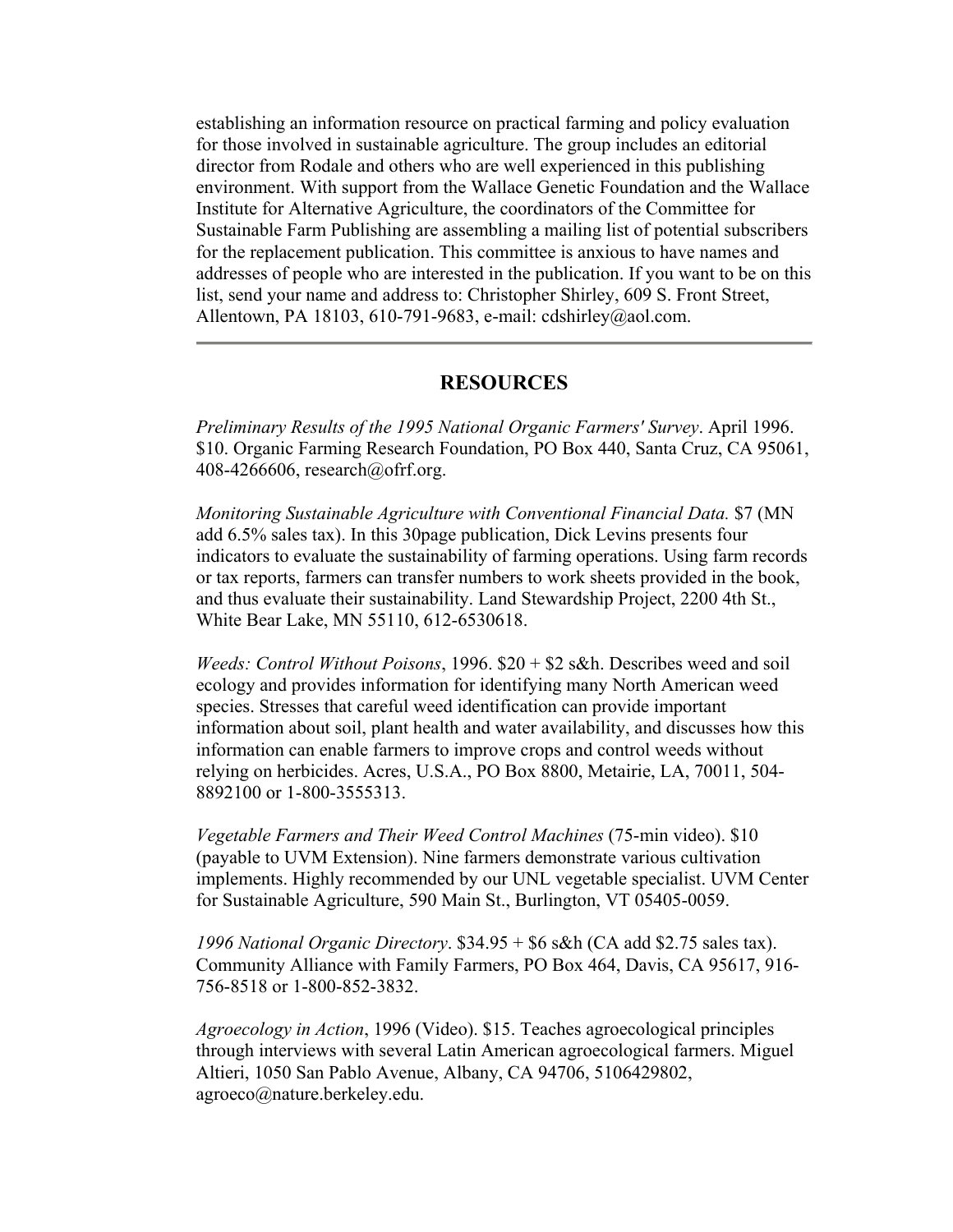*Ecologically Based Pest Management: New Solutions for a New Century*, 1996. \$53.95. National Research Council. Discusses health, environmental and consumer concerns about conventional chemicalintensive agriculture, and describes framework for knowledgeintensive, ecologically based pest management system. Recommends integrating range of cultural and physical strategies in order to improve whole farm system, rather than approaching soil, pest, water and other issues separately. Discusses ways to facilitate timely flow of information to farmers, pest control workers and extension agents, and suggests ways to improve regulatory oversight of new pest control measures. National Academy Press, 2101 Constitution Avenue, NW, Washington, DC 20418, 18006246242.

*1996 Center Progress Report*. Free. Leopold Center details 15 of its recent research and education projects. Leopold Center, 209 Curtiss Hall, Iowa State U., Ames, IA 50011, 515-294-3711, leocenter@iastate.edu.

#### **Funding Opportunities: SARE and NRI**

The Administrative Council for the North Central Region (NCR) Sustainable Agriculture Research and Education (SARE) Program has issued its 1997 Call for Preproposals for research and education/demonstration projects. Priority areas are:

- Emerging Issues
- Integration and Diversification of Farming Systems
- Sustainable Livestock Systems
- Networking
- Food Systems
- Environmentally Sensitive Land and Water Resources
- Environmentally Sound Management Practices

The deadline is September 13. For more information or an application packet, contact the NCR SARE Program office, 4024727081.

Deadlines have been announced for the next round of funding for the USDA National Research Initiative Competitive Grants Program. Of particular interest to readers of this newsletter are the categories of Forest/Range/Crop/Aquatic Ecosystems and Weed Science (Nov. 15), Assessing Pest Control Strategies (Jan. 15), and Agricultural Systems (Feb. 15). More information is available at the URL http://www.reeusda.gov/new/nri/nricgp.htm.

UNL faculty wishing to pursue the possibility of submission of an interdisciplinary proposal to SARE or NRI through the CSAS should contact either Charles Francis or Pam Murray. We can offer assistance with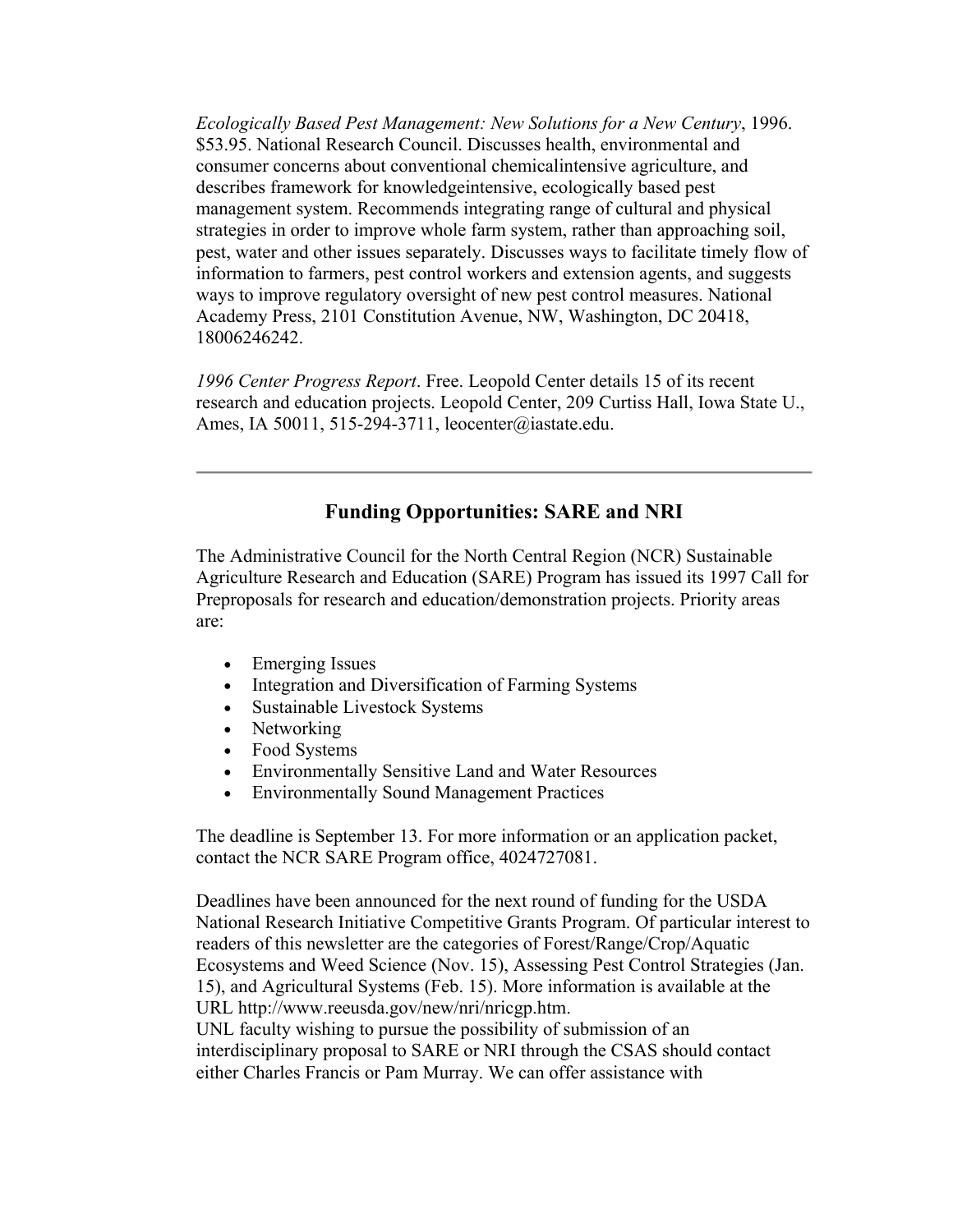conceptualization, putting together a project team, proposal development and project administration.

#### **Upcoming Integrated System Planning Workshops**

The pilot workshop for training Nebraska Cooperative Extension and Natural Resources Conservation Service employees in sustainable agriculture took place in Lincoln in February and March 1996. Based on feedback, the planning committee has revised the workshop and will offer it at the research and extension centers as follows: South Central, Oct. 8-9; Panhandle, Oct. 21-22; West Central, Oct. 29-30; Northeast, Nov. 13-14. For more information contact Victoria Mundy, coordinator of these events, 402-254-2289, e-mail: ceruaf $01$   $@no$  l.org.

#### **Coming Events**

Contact CSAS office for more information:

Aug. 24 Specialty Food Products Field Day, Lincoln, NE Sep. 5-6 The Groundwater Foundation's Fall Symposium, Boston, MA Sep. 7 Festival of Color (featuring native plants and grasses), Ithaca, NE Sep. 10-13 National Small Farm Conference, Nashville, TN Sep. 15-19 7th National Bioenergy Conference, Nashville, TN Sept. 18-21 The EcoAgroForestry Century Conference, Dermott, AR Oct. 2-3 Community Food Systems: Sustaining Farms and People in the Emerging Economy, Davis, CA Oct. 7-11 International Conference on Ecological Engineering, Beijing Oct. 20-21 Groundwater Foundation annual water festival workshop, Nebraska City, NE Nov. 1-2 Profit from Diversity, Small Farm Trade Show & Seminars, Columbia, MO Nov. 3-8 American Society of Agronomy Annual Meeting, Indianapolis, IN Nov. 11-16 14th International Symposium on Sustainable Farming Systems, Colombo, Sri Lanka Nov. 13-15